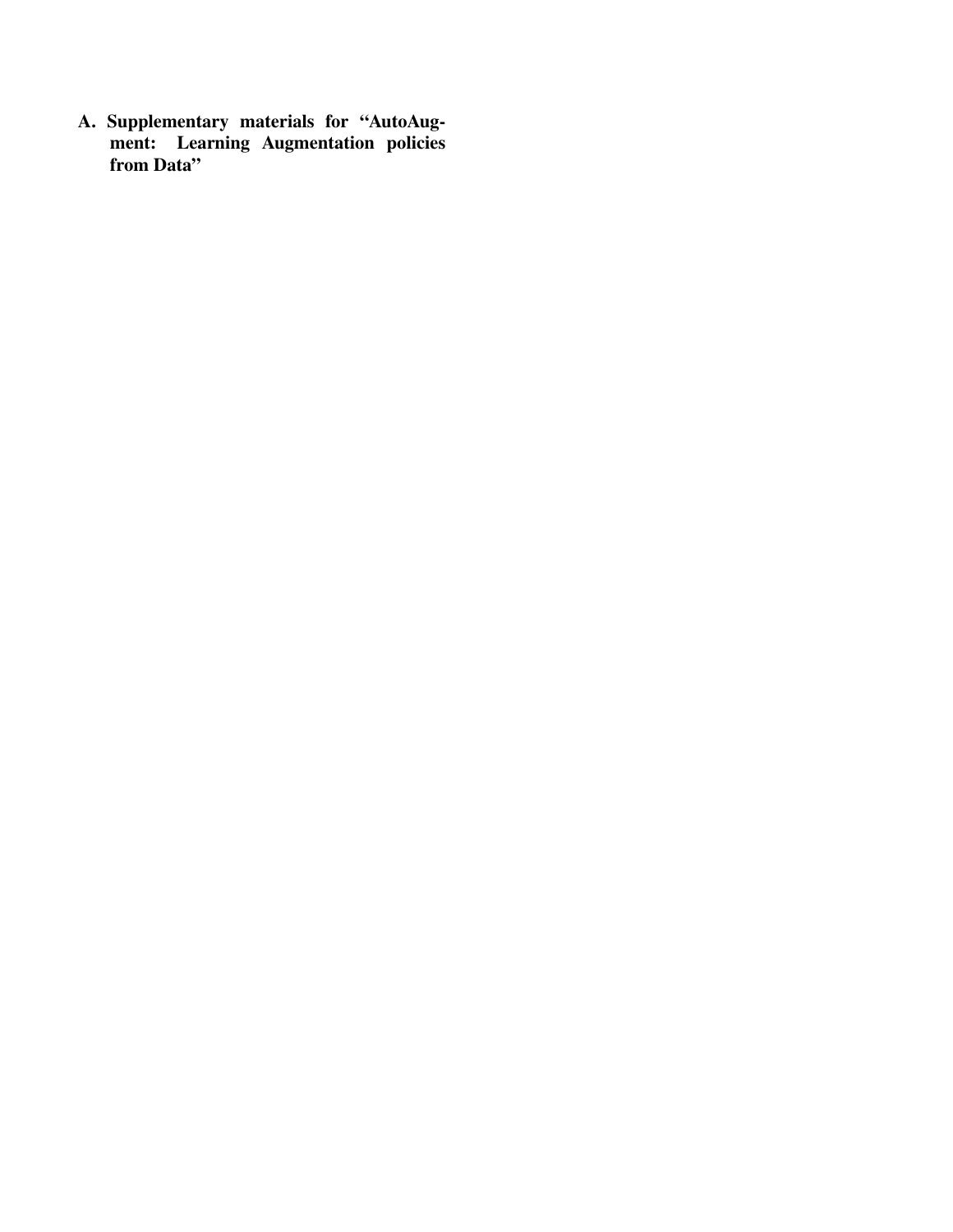| <b>Operation Name</b>   | Description                                                                                                                                                                                                   | Range of      |
|-------------------------|---------------------------------------------------------------------------------------------------------------------------------------------------------------------------------------------------------------|---------------|
|                         |                                                                                                                                                                                                               | magnitudes    |
| ShearX(Y)               | Shear the image along the horizontal (vertical) axis with rate<br>magnitude.                                                                                                                                  | $[-0.3, 0.3]$ |
| TranslateX(Y)           | Translate the image in the horizontal (vertical) direction by<br>magnitude number of pixels.                                                                                                                  | $[-150, 150]$ |
| Rotate                  | Rotate the image <i>magnitude</i> degrees.                                                                                                                                                                    | $[-30, 30]$   |
| <b>AutoContrast</b>     | Maximize the the image contrast, by making the darkest pixel                                                                                                                                                  |               |
|                         | black and lightest pixel white.                                                                                                                                                                               |               |
| Invert                  | Invert the pixels of the image.                                                                                                                                                                               |               |
| Equalize                | Equalize the image histogram.                                                                                                                                                                                 |               |
| Solarize                | Invert all pixels above a threshold value of <i>magnitude</i> .                                                                                                                                               | [0,256]       |
| Posterize               | Reduce the number of bits for each pixel to <i>magnitude</i> bits.                                                                                                                                            | [4,8]         |
| Contrast                | Control the contrast of the image. A <i>magnitude</i> =0 gives a gray<br>image, whereas <i>magnitude</i> =1 gives the original image.                                                                         | [0.1, 1.9]    |
| Color                   | Adjust the color balance of the image, in a manner similar to<br>the controls on a colour TV set. A <i>magnitude</i> =0 gives a black<br>& white image, whereas <i>magnitude</i> =1 gives the original image. | [0.1, 1.9]    |
| <b>Brightness</b>       | Adjust the brightness of the image. A <i>magnitude</i> =0 gives a<br>black image, whereas <i>magnitude</i> =1 gives the original image.                                                                       | [0.1, 1.9]    |
| <b>Sharpness</b>        | Adjust the sharpness of the image. A <i>magnitude</i> =0 gives a<br>blurred image, whereas <i>magnitude</i> =1 gives the original image.                                                                      | [0.1, 1.9]    |
| Cutout [12, 69]         | Set a random square patch of side-length <i>magnitude</i> pixels to<br>gray.                                                                                                                                  | [0,60]        |
| Sample Pairing [24, 68] | Linearly add the image with another image (selected at ran-<br>dom from the same mini-batch) with weight <i>magnitude</i> , without<br>changing the label.                                                    | [0, 0.4]      |

Table 6. List of all image transformations that the controller could choose from during the search. Additionally, the values of magnitude that can be predicted by the controller during the search for each operation at shown in the third column (for image size 331x331). Some transformations do not use the magnitude information (e.g. Invert and Equalize).

|               | Operation 1            | Operation 2            |
|---------------|------------------------|------------------------|
| Sub-policy 0  | (Invert, 0.1, 7)       | (Contrast, 0.2, 6)     |
| Sub-policy 1  | (Rotate, 0.7, 2)       | (Translate X, 0.3, 9)  |
| Sub-policy 2  | (Sharpness, 0.8, 1)    | (Sharpness, 0.9, 3)    |
| Sub-policy 3  | (ShearY, 0.5, 8)       | (Translate Y, 0.7, 9)  |
| Sub-policy 4  | (AutoContrast, 0.5, 8) | (Equalize, 0.9, 2)     |
| Sub-policy 5  | (ShearY, 0.2, 7)       | (Posterize, 0.3, 7)    |
| Sub-policy 6  | (Color, 0.4, 3)        | (Brightness, 0.6, 7)   |
| Sub-policy 7  | (Sharpness, 0.3, 9)    | (Brightness, 0.7, 9)   |
| Sub-policy 8  | (Equalize, 0.6, 5)     | (Equalize, 0.5, 1)     |
| Sub-policy 9  | (Contrast, 0.6, 7)     | (Sharpness, 0.6, 5)    |
| Sub-policy 10 | (Color, 0.7, 7)        | (Translate X, 0.5, 8)  |
| Sub-policy 11 | (Equalize, 0.3, 7)     | (AutoContrast, 0.4, 8) |
| Sub-policy 12 | (Translate Y, 0.4, 3)  | (Sharpness, 0.2, 6)    |
| Sub-policy 13 | (Brightness, 0.9, 6)   | (Color, 0.2, 8)        |
| Sub-policy 14 | (Solarize, 0.5, 2)     | (Invert, 0.0, 3)       |
| Sub-policy 15 | (Equalize, 0.2, 0)     | (AutoContrast, 0.6, 0) |
| Sub-policy 16 | (Equalize, 0.2, 8)     | (Equalize, 0.6, 4)     |
| Sub-policy 17 | (Color, 0.9, 9)        | (Equalize, 0.6, 6)     |
| Sub-policy 18 | (AutoContrast, 0.8, 4) | (Solarize, 0.2, 8)     |
| Sub-policy 19 | (Brightness, 0.1, 3)   | (Color, 0.7, 0)        |
| Sub-policy 20 | (Solarize, 0.4, 5)     | (AutoContrast, 0.9, 3) |
| Sub-policy 21 | (Translate Y, 0.9, 9)  | (Translate Y, 0.7, 9)  |
| Sub-policy 22 | (AutoContrast, 0.9, 2) | (Solarize, 0.8, 3)     |
| Sub-policy 23 | (Equalize, 0.8, 8)     | (Invert, 0.1, 3)       |
| Sub-policy 24 | (Translate Y, 0.7, 9)  | (AutoContrast, 0.9, 1) |

Table 7. AutoAugment policy found on reduced CIFAR-10.